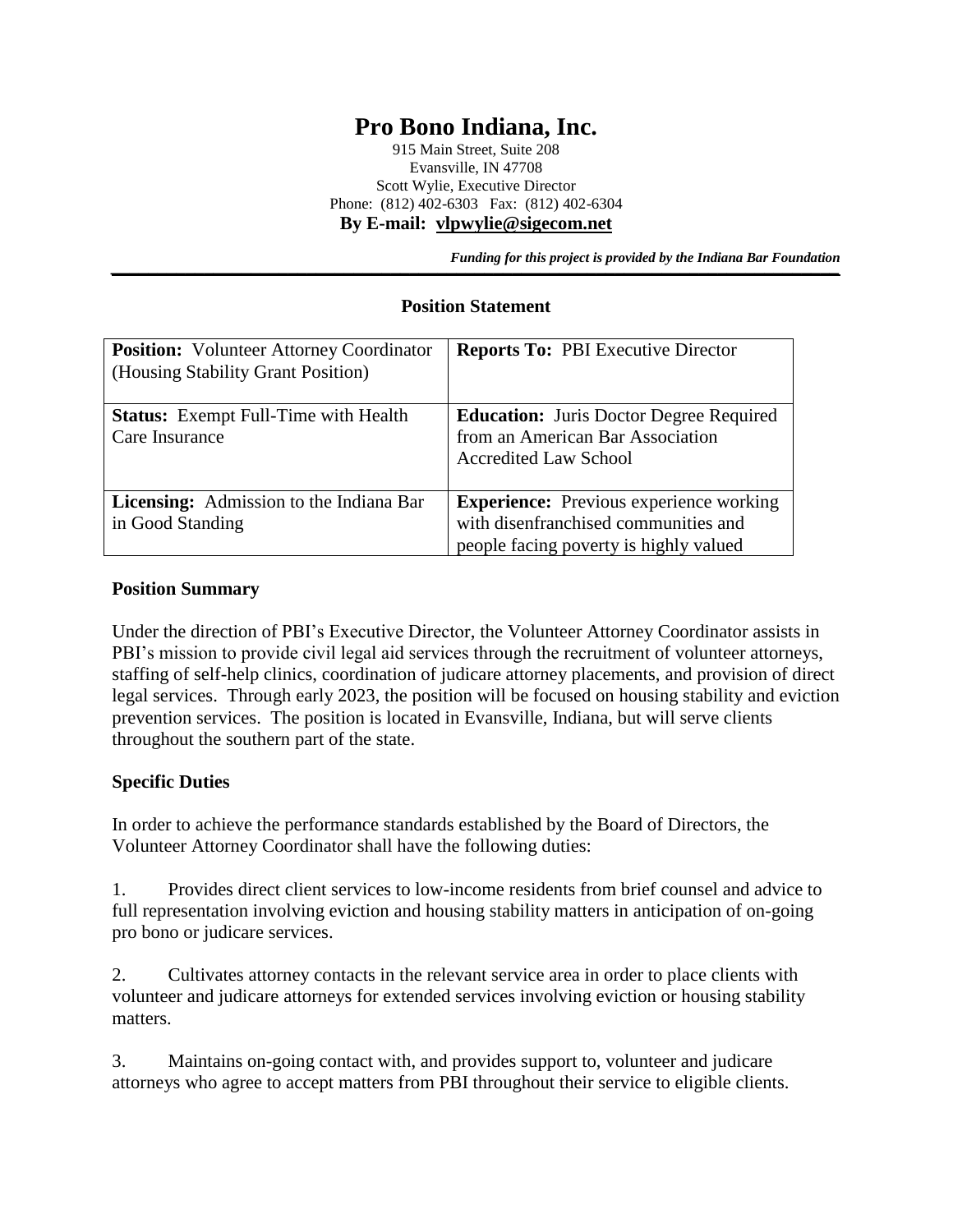4. Coordinates eviction and housing stability-related clinics, such as phone and live walk-in Talk to a Lawyer sessions or court-based clinics.

5. Attends local and state bar association events and conferences, as well as coordinates eviction and housing stability training and CLE programs specifically for PBI volunteer and judicare attorneys.

6. Maintains familiarity with relevant court procedures in the relevant service area counties and works to assist volunteer attorneys to comply with such.

7. Maintains familiarity with local social service providers assisting area low-income clients and works in partnership with them.

8. Assists in the creation of required reporting documents related to grant funding.

9. Complies with all relevant laws, regulations, and funder-imposed restrictions and guidelines.

10. Performs all duties with the intent to increase the number of volunteer and judicare attorneys, pro bono and low bono hours provided to clients, and case placements.

### **Job Requirements**

In addition to being a licensed attorney admitted to practice in the State of Indiana, the Volunteer Attorney Coordinator shall have knowledge of and ability to apply relevant laws and regulations affecting residents of the relevant service area facing civil legal needs, with an emphasis on eviction and housing law. The Volunteer Attorney Coordinator shall have the ability to deal with clients, volunteer and judicare attorneys, bench officers, other staff members, and the public with tact and courtesy, and will represent the best interests of PBI and its constituents at all times. Experience dealing with disenfranchised communities and people living with poverty is highly desired. After the first two years of grant funded services, the position will likely expand to include other areas of law.

## **Working Conditions**

The Volunteer Attorney Coordinator will be working in a typical legal services office environment, with regular contact with low-income clients, volunteer attorneys, bench officers, and the public. Due to the nature of legal practice, the position requires the use of independent judgment and may be stressful at times. The position will involve both in-person and virtual work, will allow for some limited work-from-home flexibility, and will include regular local travel.

## **Compensation and Benefits**

Compensation for the position is set by a grant provided by the Indiana Bar Foundation and based on years of relevant experience. In addition to salary, employer-paid (90%) health care,